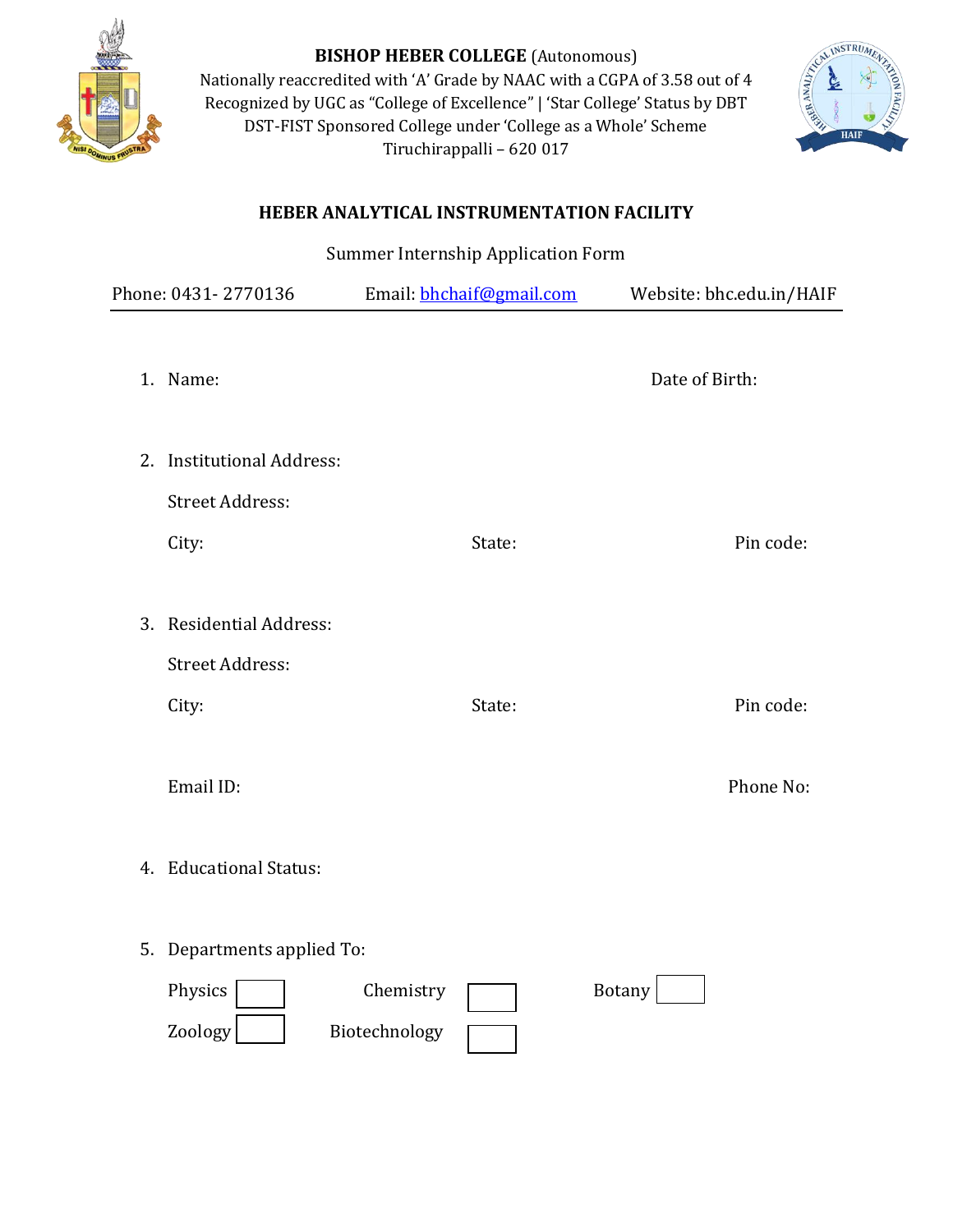

**BISHOP HEBER COLLEGE** (Autonomous) Nationally reaccredited with 'A' Grade by NAAC with a CGPA of 3.58 out of 4 Recognized by UGC as "College of Excellence" | 'Star College' Status by DBT DST-FIST Sponsored College under 'College as a Whole' Scheme Tiruchirappalli – 620 017



6. Specify Area of Research Interest:

7. Reference

A letter of recommendation from the head of the institution or department at least one of the recommendations is highly encouraged

Full Name:

Relationship:

Organization:

Phone:

Address:

8. If required accommodation and food: Yes / No